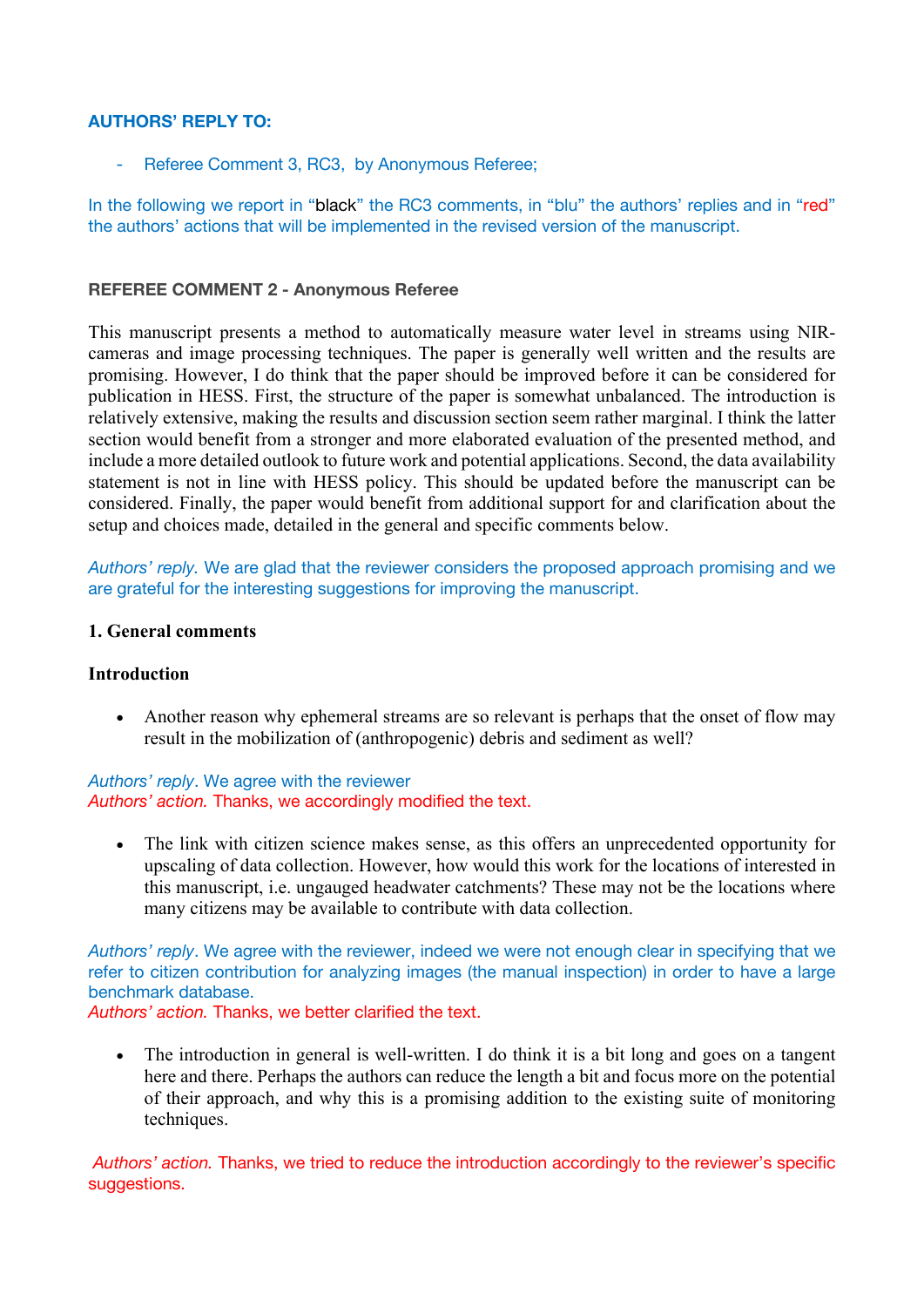# **Methods**

• Perhaps a sketch of the monitoring setup can be included in addition to Fig. 1.

*Authors' reply.* we included it in the left side of Figure 1, where the camera and the pole are highlighted through the red and yellow circles.

What is the motivation for taking images every 30 minutes? What is the relevant timescale for ephemeral streams? I'd argue that a single to a couple of images per day would suffice, drastically reducing the required storage. With the current setup someone needs to read out the data every two weeks, which I would personally find quite much for ungauged headwater catchments.

*Authors' reply*. Unfortunately, a couple of images per day are, in general, not enough for an accurate reconstruction of the relevant stream dynamics. While the appropriate timescale might be casespecific, in our test catchment the ideal time resolution would be probably 5-10 minutes. In most headwater streams, the concentration time is very short and surface runoff can last for less than a few hours. In any case, the proposed methodology is quite flexible in terms of the selection of the appropriate temporal resolution, the only constrain being the post-processing time required for the image analysis. In lines 225-230 we describe the future work aimed at mitigating this potential drawback.

• 1: I find this figure a bit unclear. Perhaps some additional headings to complete the workflow makes it a bit clearer.

*Authors' action.* Thanks, we better clarified the caption of the Figure.

• Please include some more details about the setup. How long is the pole? How is the pole robustly placed in what looks to be a rather "wild" environment? What is the distance between the pole and the camera? How is the camera fixed? What is the estimated pixel length (mm, cm)?

*Authors' action.* Thanks, we better clarified the text.

• Maybe a overview map can be included to show the outdoor testing locations.

*Authors' reply*. As proof of concept that focuses on the proposed methodology, the location of the stage-cam could be not relevant, so we prefer to avoid additional figures that make the manuscript longer.

• For the data validation, was the water level identification done by the same person? Or by a group of people? If the latter, was there any bias between the observers? Also, I was wondering if there was a reason to not measure the water level with an accurate water level logger.

*Authors' reply*. For the case studies here described the validation was done by the same person. For other case studies that we are currently investigating we involved three people and computed the mean of obtained values. We did not observe a meaningful bias. As mentioned in the response to Reviewer 2, common water level loggers either fail or yield relevant errors due to the low water level and to sediment transport.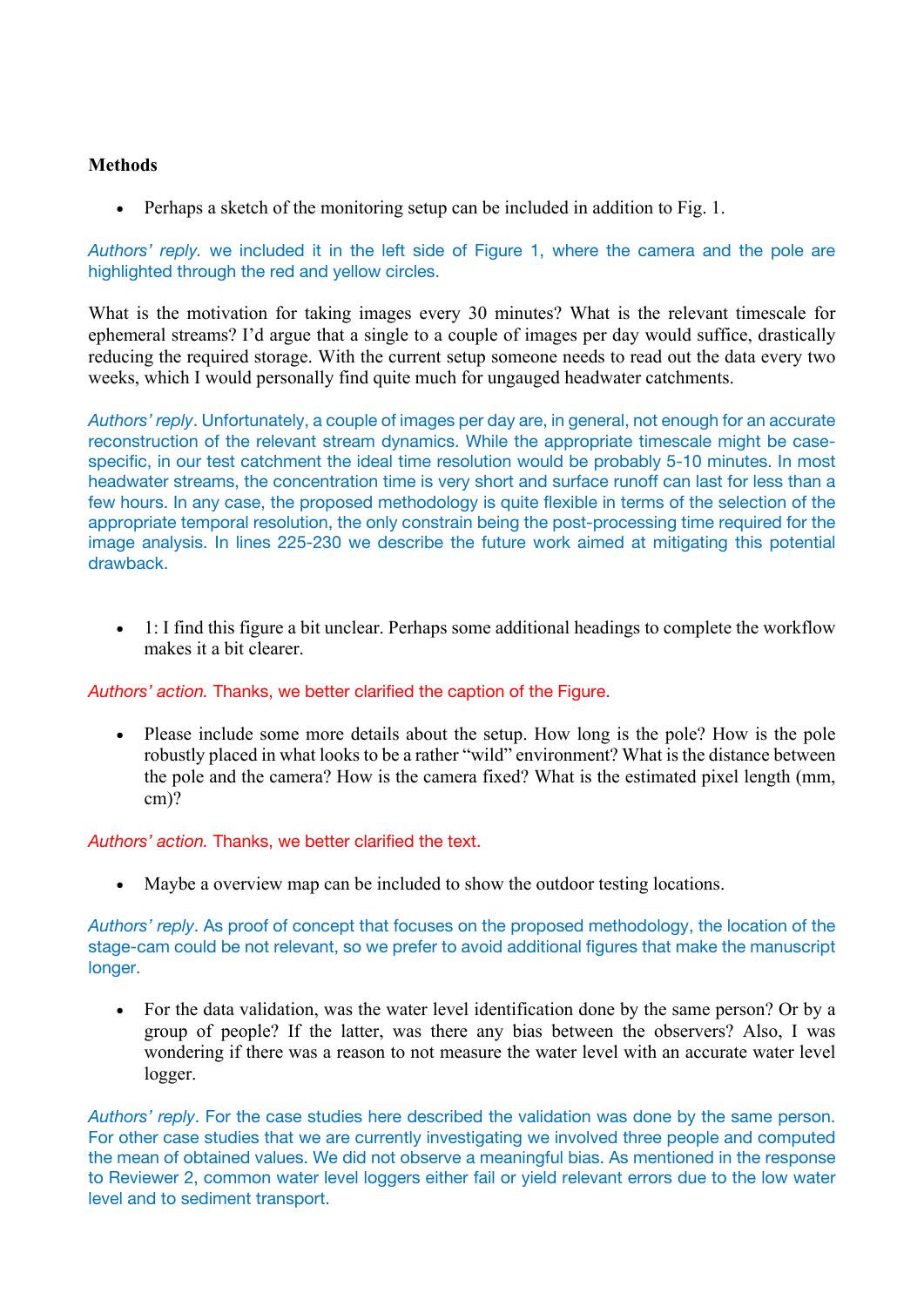### **Results and discussion**

• Why was Test A done with the same water level for each image? As this method is most valuable to detect changes in water level, would it not have been valuable to test the method for the full ranges of values?

*Authors' reply*. We included Test A as preliminary test for evaluating the proposed approach in the optimal conditions (homogeneous background and illumination).

• The method seems to work quite well for Test C, which includes quite some dynamic behaviour. For Test D and E, the dynamics seem not to be captured completely. Can the authors elaborate on this, including the implications for what that would mean for long-term monitoring?

*Authors' reply*. Thank you, in Section 3 we provide some comments on the performance of Test D and E.

*Authors' action.* we better clarified the text.

• The discussion is rather limited. I would encourage the authors to include a critical synthesis and more elaborated outlook on future work. What are the next steps for this method? How do the authors envision application in the field? Only for measurements of a couple of days, or also for seasonal or even multi-year monitoring efforts?

*Authors' action.* we expanded the Section 3 concerning the future development.

• When reading the paper I partially get very enthusiastic about this method, because it offers a nice new method for automatic monitoring. On the other hand, I keep on wondering what the added value of this method is over a traditional water level logger with millimetre accuracy, at more or less the same price. Such sensors are very robust, don't need frames, and additional constructions, have a very long battery life (weeks, months), and don't need any further processing.

*Authors' reply.* We are glad that the reviewer appreciates the proposed approach. We explained in the comments to Reviewer 2 the added value of the stage-cam compared to traditional water lever loggers.

• What I also wonder is whether this approach may be expanded with detection and monitoring of (anthropogenic) debris, such as woody debris, plastic pollution, or otherwise (van Lieshout et al., 2020). Then there's a clear added value over more traditional sensing equipment.

*Authors' reply.* We agree with the reviewer that optical sensors can be particularly effective in monitoring a variety of processes*.*

*Authors' action.* We emphasized in the Introduction this opportunity mentioning the suggested reference.

# **Conclusions**

In the conclusions the authors sate that their method allows for "supervising the stream area and banks". This is not elaborated on in the paper, so I suggest to either omit this statement or actually provide some additional analyses to support this in the paper.

*Authors' action.* we omitted this statement.